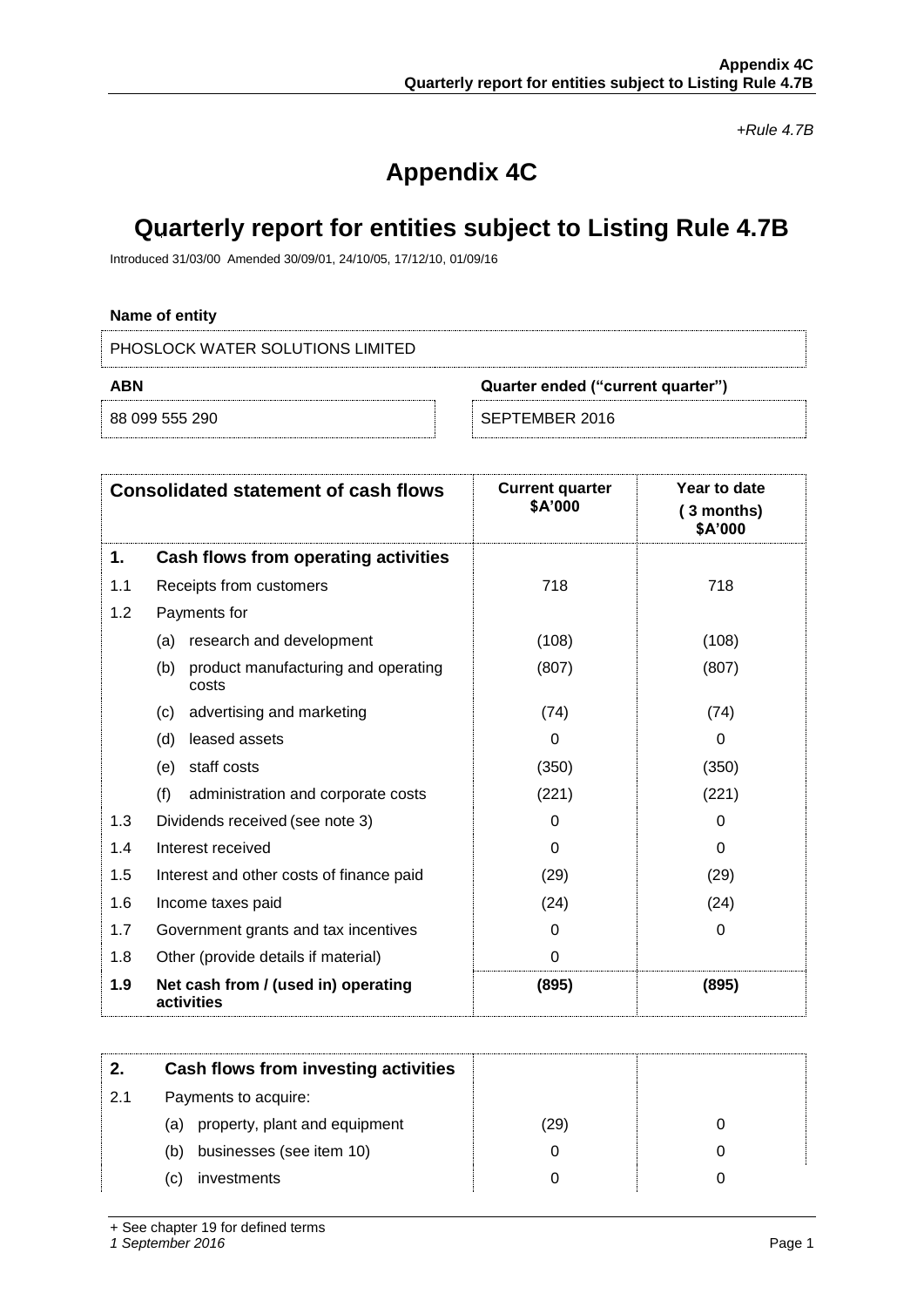| <b>Consolidated statement of cash flows</b> |                                                   | <b>Current quarter</b><br>\$A'000 | Year to date<br>3 months)<br>\$A'000 |
|---------------------------------------------|---------------------------------------------------|-----------------------------------|--------------------------------------|
|                                             | intellectual property<br>(d)                      | (45)                              | (45)                                 |
|                                             | other non-current assets<br>(e)                   | 0                                 | 0                                    |
| $2.2^{\circ}$                               | Proceeds from disposal of:                        |                                   |                                      |
|                                             | property, plant and equipment<br>(a)              | 0                                 | 0                                    |
|                                             | businesses (see item 10)<br>(b)                   | 0                                 | O                                    |
|                                             | (c)<br>investments                                | 0                                 | 0                                    |
|                                             | (d)<br>intellectual property                      | 0                                 | O                                    |
|                                             | other non-current assets<br>(e)                   | 0                                 | 0                                    |
| 2.3                                         | Cash flows from loans to other entities           | O                                 | U                                    |
| 2.4                                         | Dividends received (see note 3)                   | 0                                 | 0                                    |
| 2.5                                         | Other (provide details if material)               | 0                                 | 0                                    |
| 2.6                                         | Net cash from / (used in) investing<br>activities | (74)                              | (74)                                 |

| 3.   | Cash flows from financing activities                                           |     |     |
|------|--------------------------------------------------------------------------------|-----|-----|
| 3.1  | Proceeds from issues of shares                                                 | 0   | 0   |
| 3.2  | Proceeds from issue of convertible notes                                       | 0   | O   |
| 3.3  | Proceeds from exercise of share options                                        | 265 | 265 |
| 3.4  | Transaction costs related to issues of<br>shares, convertible notes or options | 0   | 0   |
| 3.5  | Proceeds from borrowings                                                       | 0   | 0   |
| 3.6  | Repayment of borrowings                                                        | O   |     |
| 3.7  | Transaction costs related to loans and<br>borrowings                           | 0   |     |
| 3.8  | Dividends paid                                                                 | 0   | 0   |
| 3.9  | Other (provide details if material)                                            | 0   | 0   |
| 3.10 | Net cash from / (used in) financing<br>activities                              | 265 | 265 |

| 4.  | Net increase / (decrease) in cash and<br>cash equivalents for the period |       |       |
|-----|--------------------------------------------------------------------------|-------|-------|
| 4.1 | Cash and cash equivalents at beginning of<br>quarter/year to date        | 1,362 | 1,365 |
| 4.2 | Net cash from / (used in) operating<br>activities (item 1.9 above)       | (895) | (895) |
| 4.3 | Net cash from / (used in) investing activities<br>(item 2.6 above)       | (74)  | (74)  |
| 4.4 | Net cash from / (used in) financing activities<br>(item 3.10 above)      | 265   | 265   |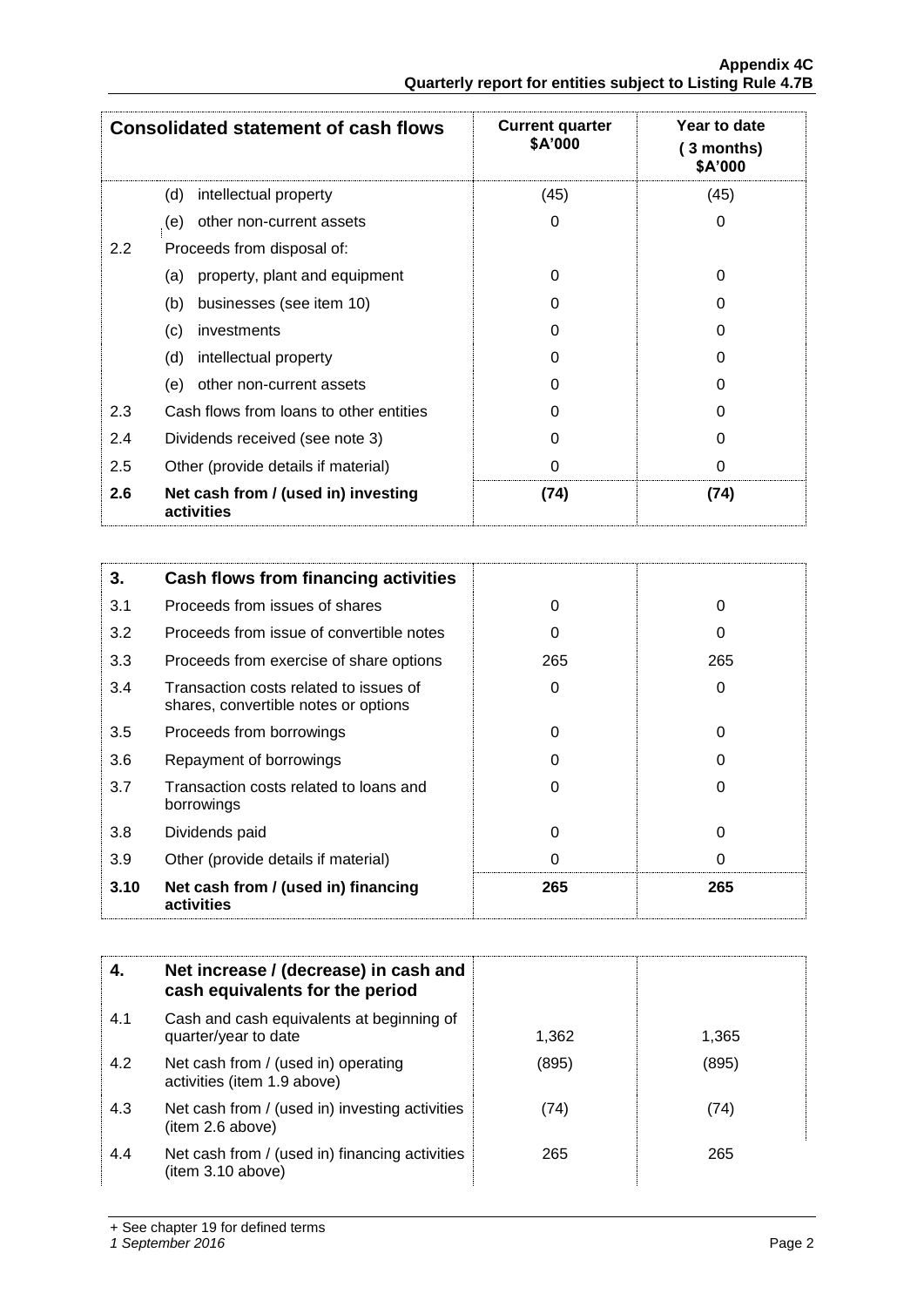|     | Consolidated statement of cash flows                 | <b>Current quarter</b><br>\$A'000 | Year to date<br>(3 months)<br>\$A'000 |
|-----|------------------------------------------------------|-----------------------------------|---------------------------------------|
| 4.5 | Effect of movement in exchange rates on<br>cash held | (5                                |                                       |
| 4.6 | Cash and cash equivalents at end of<br>quarter       | 653                               | 653                                   |

| 5.  | Reconciliation of cash and cash<br>equivalents<br>at the end of the quarter (as shown in the<br>consolidated statement of cash flows) to the<br>related items in the accounts | <b>Current quarter</b><br>\$A'000 | <b>Previous quarter</b><br>\$A'000 |
|-----|-------------------------------------------------------------------------------------------------------------------------------------------------------------------------------|-----------------------------------|------------------------------------|
| 5.1 | <b>Bank balances</b>                                                                                                                                                          | 578                               | 637                                |
| 5.2 | Call deposits                                                                                                                                                                 | 20                                | 670                                |
| 5.3 | <b>Bank overdrafts</b>                                                                                                                                                        | 0                                 | 0                                  |
| 5.4 | Deposits held as Bonds                                                                                                                                                        | 55                                | 55                                 |
| 5.5 | Cash and cash equivalents at end of<br>quarter (should equal item 4.6 above)                                                                                                  | 653                               | 1,362                              |

## **6.** Payments to directors of the entity and their associates

- 6.1 Aggregate amount of payments to these parties included in item 1.2
- 6.2 Aggregate amount of cash flow from loans to these parties included in item 2.3

**7. Payments to related entities of the entity and their** 

6.3 Include below any explanation necessary to understand the transactions included in items  $6.1$  and  $6.2$ 

| Salaries, Director Fees, Superannuation, Salary Benefits paid to Directors. |  |
|-----------------------------------------------------------------------------|--|
|                                                                             |  |

|     | associates                                                                          | <b>SA'0</b> |
|-----|-------------------------------------------------------------------------------------|-------------|
| 7.1 | Aggregate amount of payments to these parties included in item 1.2                  | 55          |
| 7.2 | Aggregate amount of cash flow from loans to these parties included<br>in item $2.3$ | 0           |

7.3 Include below any explanation necessary to understand the transactions included in items 7.1 and 7.2

Rent & Interest paid to Related Party.

| <b>Current quarter</b><br>\$A'000 |
|-----------------------------------|
| 55                                |
| 0                                 |

| <b>Current quarter</b><br>\$A'000 |  |
|-----------------------------------|--|
| 85                                |  |
| ი                                 |  |
|                                   |  |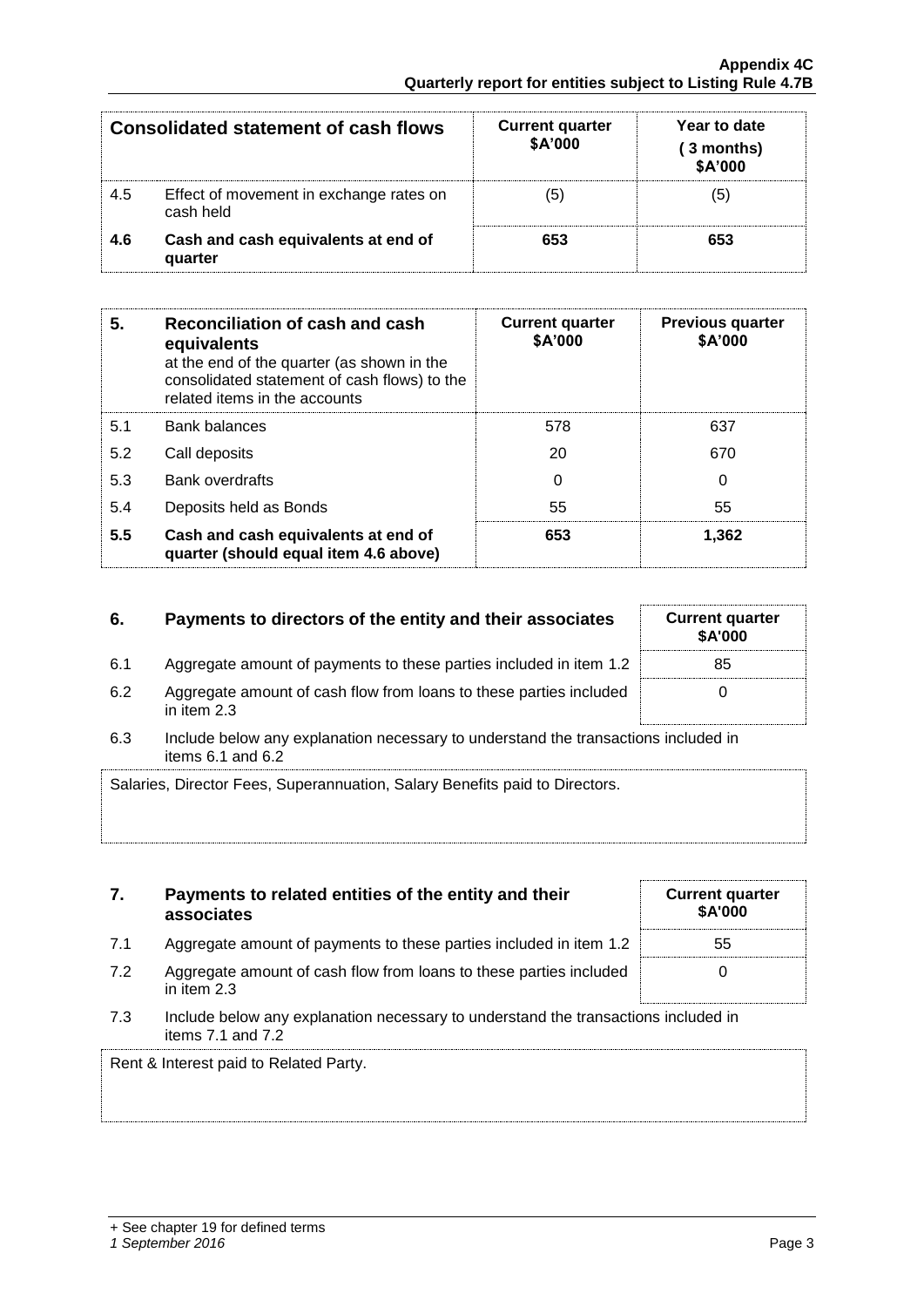| 8.  | <b>Financing facilities available</b><br>Add notes as necessary for an<br>understanding of the position | <b>Total facility amount</b><br>at quarter end<br>\$A'000 | Amount drawn at<br>quarter end<br>\$A'000 |
|-----|---------------------------------------------------------------------------------------------------------|-----------------------------------------------------------|-------------------------------------------|
| 8.1 | Loan facilities                                                                                         |                                                           |                                           |
| 8.2 | Credit standby arrangements                                                                             |                                                           |                                           |
| 8.3 | Convertible Notes maturing 30 June 2017                                                                 | 650                                                       | 650                                       |

8.4 Include below a description of each facility above, including the lender, interest rate and whether it is secured or unsecured. If any additional facilities have been entered into or are proposed to be entered into after quarter end, include details of those facilities as well.

| 9.  | <b>Estimated cash outflows for next quarter</b> | \$A'000 |
|-----|-------------------------------------------------|---------|
| 9.1 | Research and development                        | (50)    |
| 9.2 | Product manufacturing and operating costs       | (600)   |
| 9.3 | Advertising and marketing                       | (80)    |
| 9.4 | Leased assets                                   | 0       |
| 9.5 | Staff costs                                     | (300)   |
| 9.6 | Administration and corporate costs              | (200)   |
| 9.7 | Interest on Convertible Notes                   | (29)    |
| 9.8 | <b>Total estimated cash outflows</b>            | (1,259) |

| 10 <sub>1</sub> | Acquisitions and disposals of<br>business entities<br>(items $2.1(b)$ and $2.2(b)$ above) | <b>Acquisitions</b> | <b>Disposals</b> |
|-----------------|-------------------------------------------------------------------------------------------|---------------------|------------------|
| 10.1            | Name of entity                                                                            | N/A                 | N/A              |
| 10.2            | Place of incorporation or<br>registration                                                 |                     |                  |
| 10.3            | Consideration for acquisition or<br>disposal                                              |                     |                  |
| 10.4            | Total net assets                                                                          |                     |                  |
| 10.5            | Nature of business                                                                        |                     |                  |